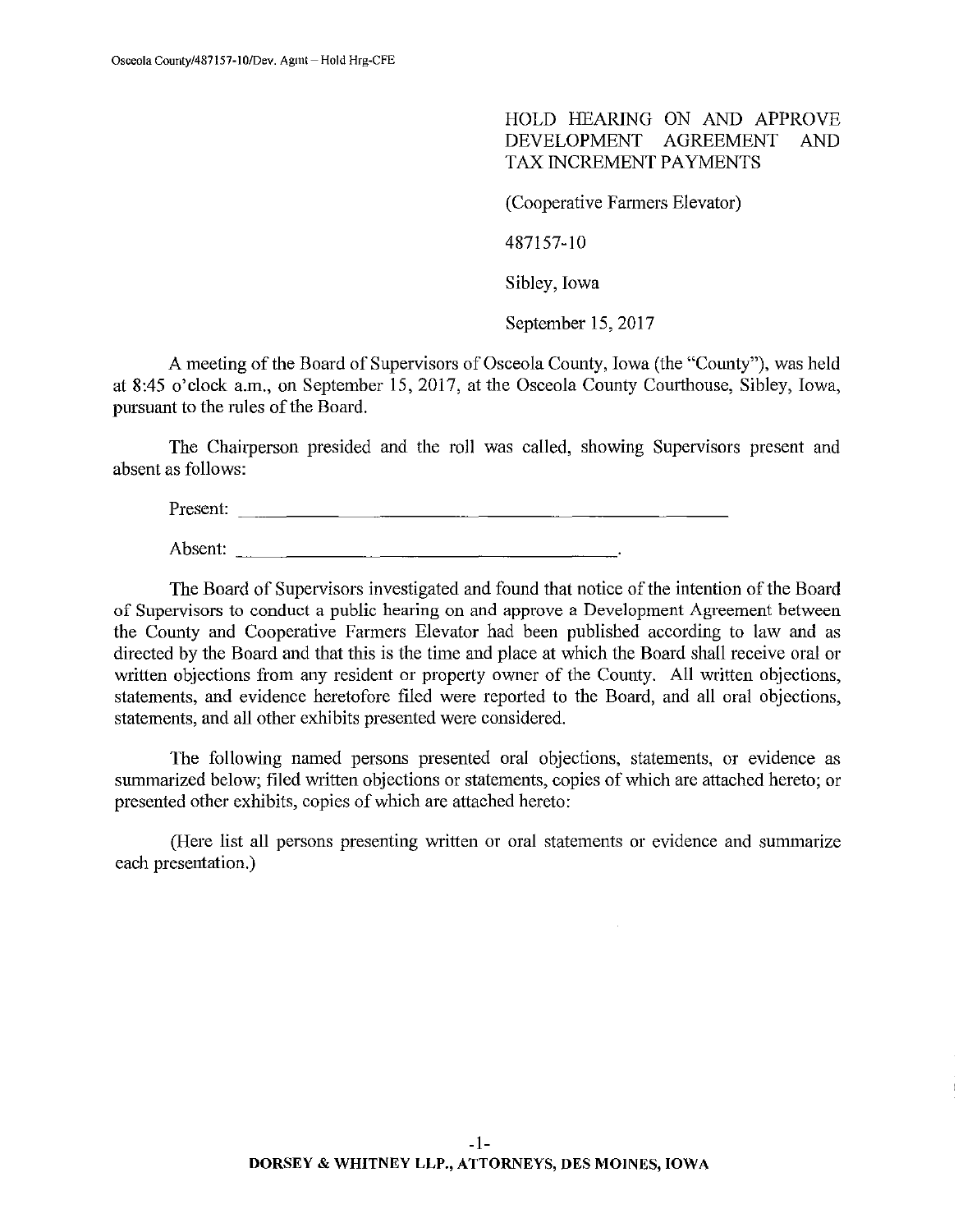There being no further objections or comments, the Chairperson announced that the hearing was closed.

Supervisor introduced the resolution next hereinafter set out and moved its adoption, seconded by Supervisor **interest and actival** and after due consideration thereof by the Board, the Chairperson put the question upon the adoption of said resolution, and the roll being called, the following named Supervisors voted:

Ayes:

Nays:

Whereupon, the Chairperson declared said resolution duly adopted, as follows: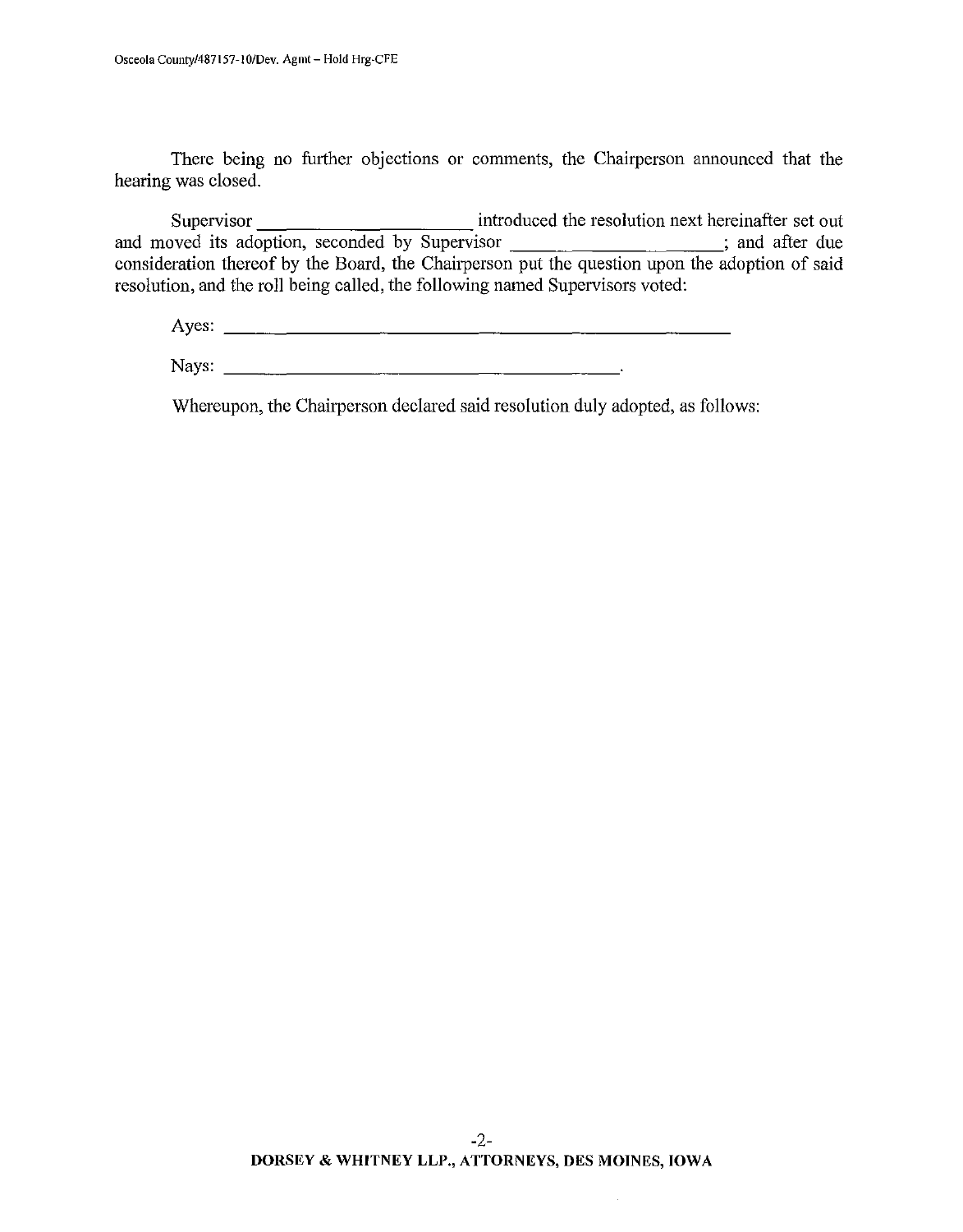## RESOLUTION 3-17/18

Resolution approving Development Agreement and Assessment Agreement with Cooperative Farmers Elevator, Authorizing Tax Increment Payments and Pledging Certain Tax Increment Revenues to the Payment of the Agreement

WHEREAS, Osceola County, Iowa (the "County"), pursuant to and in strict compliance with all laws applicable to the County, and in particular the provisions of Chapter 403 of the Code of Iowa, has previously adopted an Urban Renewal Plan for the 2017 CFE Urban Renewal Area (the "Urban Renewal Area"); and

WHEREAS, this Board has adopted an ordinance providing for the division of taxes levied on taxable property in the Urban Renewal Area pursuant to Section 403.19 of the Code of Iowa and establishing the fund referred to in Subsection 2 of Section 403.19 of the Code of Iowa (the "Urban Renewal Tax Revenue Fund"), which fund and the portion of taxes referred to in that subsection may be irrevocably pledged by the County for the payment of the principal and interest on indebtedness incurred under the authority of Section 403.9 of the Code of Iowa to finance or refinance in whole or in part projects in the Urban Renewal Area; and

WHEREAS, an agreement (the "Agreement") between the County and Cooperative Farmers Elevator (the "CFE") has been prepared pursuant to which the CFE would undertake the construction and operation of a feed mill for use in its agribusiness operations (the "Project"), and the County would agree to provide incremental tax increment payments in a total amount not exceeding  $$2,000,000$  to CFE; and WHAT IS THIS?! Osceola County is now going to pay \$2,000,000 to CFE?

WHEREAS, this Board of Supervisors, pursuant to Section 403.9 of the Code of Iowa, has published notice, has held a public hearing on the Agreement on September 15, 2017, and has otherwise complied with statutory requirements for the approval of the Agreement; and

WHEREAS, Chapter 15A of the Code of Iowa ("Chapter 15A") declares that economic development is a public purpose for which a county may provide grants, loans, tax incentives, guarantees and other financial assistance to or for the benefit of private persons; and

WHEREAS, Chapter 15A requires that before public funds are used for grants, loans, tax incentives or other financial assistance, a **Board of Supervisors must determine that a public** purpose will reasonably be accomplished by the spending or use of those funds; and

WHEREAS, Chapter 15A requires that in determining whether funds should be spent, a Board of Supervisors must consider any or all of a series of factors;

NOW, THEREFORE, It Is Resolved by the Board of Supervisors of Osceola County, Iowa, as follows:

Section 1. Pursuant to the factors listed in Chapter 15A, the Board hereby finds that:

(a) The Project will add diversity and generate new opportunities for the Osceola County and Iowa economies;

> -3- **DORSEY & WHITNEY LLP., ATTORN engineering diversity? Why isn't this defined**  What kind of diversity? Economic, employment, what? Knowing the Dorsey firm could they even mean some social before the Board signs it?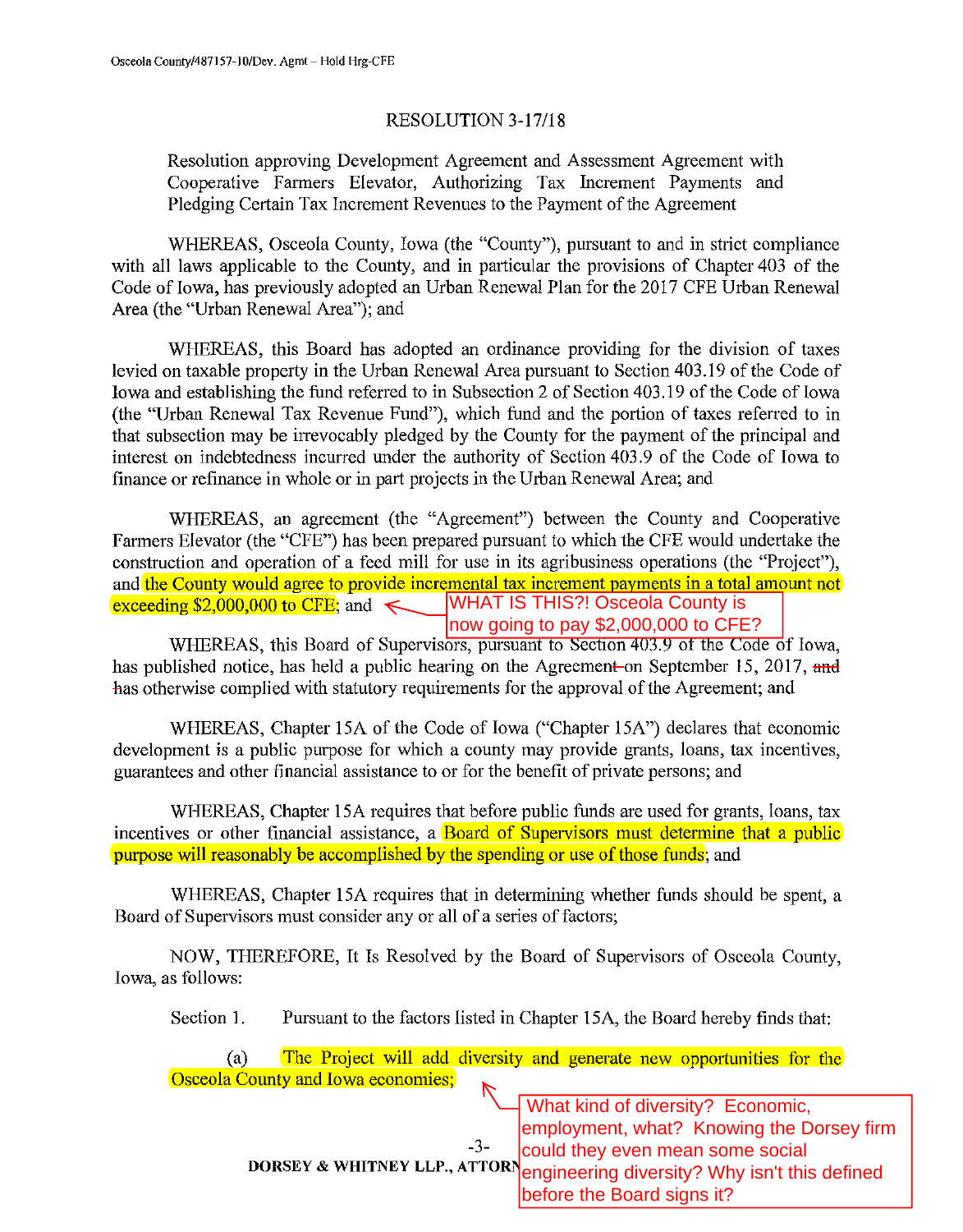promises to "create new jobs" tied to  $\int_0^{\ln}$  Hold  $\frac{1}{2}$ **repla**  ISU research scientist Dave Swenson has found that across Iowa such TIF's have not materialized.

 CFE's manager Jacobs told the Supervisors last fall that the current feed mills are "tired", implying they are wore out and this new one will <sup>nt /Hold t</sup>replace them. If that's what he meant, could employees in other lowa

(b) The Project will generate public gains and benefits, particularly in the creation of new jobs, which are warranted in comparison to the amount of the proposed property tax incentives. Shouldn't the Board see solid employment projections from CFE communities lose their jobs, once this one starts up?<br>
Shouldn't the Board see solid employment projections from CFE<br>
Shouldn't the Board see solid employment projections from CFE before they sign such an Agreement?

Section 2. The Board further finds that a public purpose will reasonably be accomplished by entering into the Agreement and providing the incremental property tax payments to the C<del>oop. U</del>What does this mean? Entering into this Agreement, itself, will accomplish a public purpose?

Section 3. The Agreement and the Assessment Agreement are hereby approved and the Chairperson and County Auditor are hereby authorized and directed to execute and deliver these Agreements on behalf of the County, in substantially the form and content in which they have been presented to this Board of Supervisors, and such officers are also authorized to make such changes, modifications, additions or deletions as they, with the advice of bond counsel, may believe to be necessary, and to take such actions as may be necessary to cany out the provisions of the Agreements.

Section 4. As provided and required by Chapter 403 of the Code of Iowa, the County's obligations under the Agreement shall be payable solely from a subfund (the "CFE Subfund") which is hereby established, into which shall be paid that portion of the income and proceeds of the Urban Renewal Tax Revenue Fund attributable to property taxes derived from the property described as follows:

Parcel H in the SE  $\frac{1}{4}$  of Section 2-99-40 (Ocheyedan Township), Osceola County, Iowa

Section 5. The County hereby pledges to the payment of the Agreement the CFE Subfund and the taxes referred to in Subsection 2 of Section 403.19 of the Code of Iowa to be paid into such Subfund.

Section 6. After its adoption, a copy of this resolution shall be filed in the office of the County Auditor to evidence the continuing pledging of the CFE Subfund and the portion of taxes to be paid into such Subfund and, pursuant to the direction of Section 403.19 of the Code of Iowa, the Auditor shall allocate the taxes in accordance therewith and in accordance with the tax allocation ordinance referred to in the preamble hereof.

Section 7. All resolutions or parts thereof in conflict herewith are hereby repealed.

Passed and approved this 15<sup>th</sup> day of September, 2017.

Chairperson

Attest: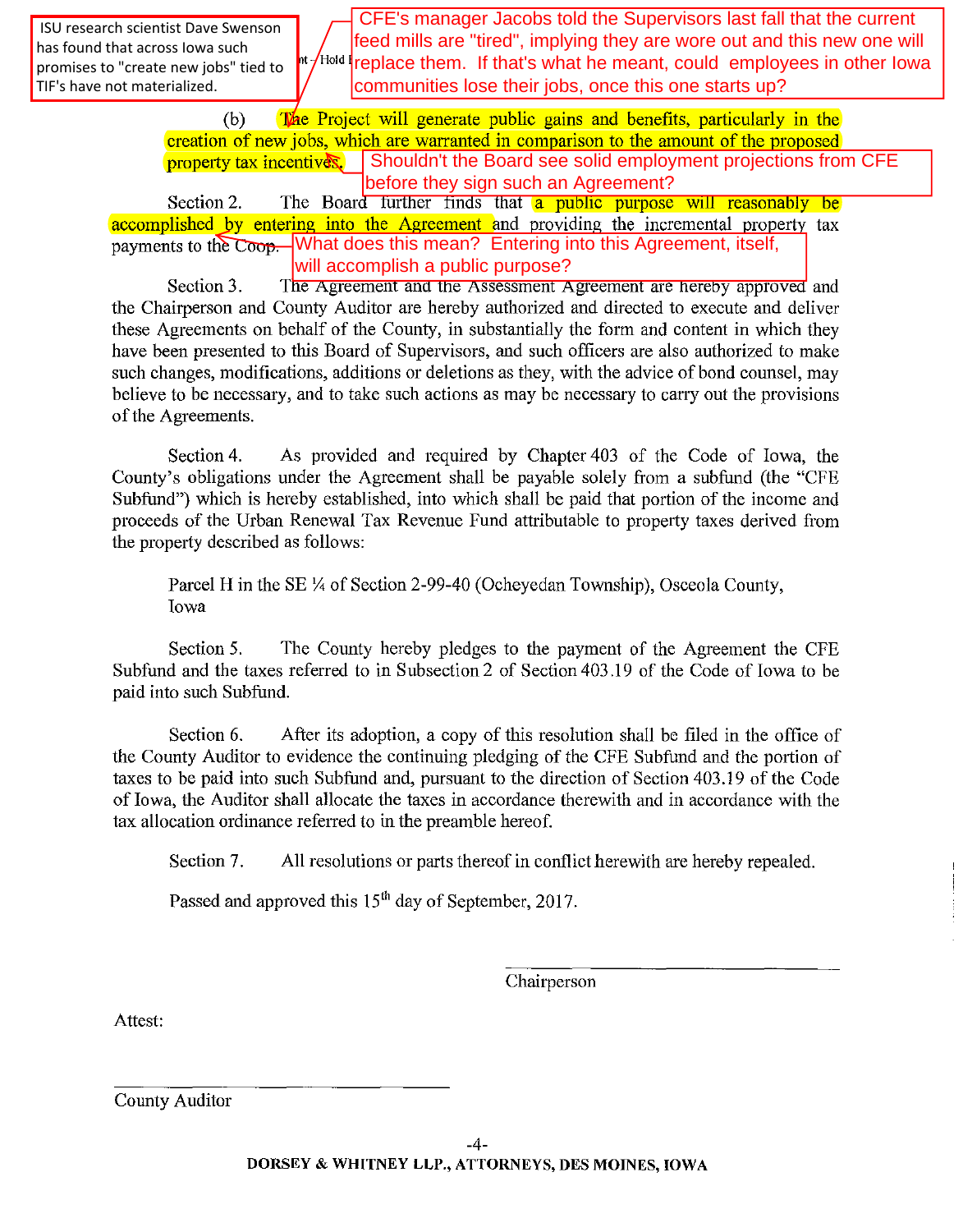• • • • •

On motion and vote the meeting adjourned.

Chairperson

Attest: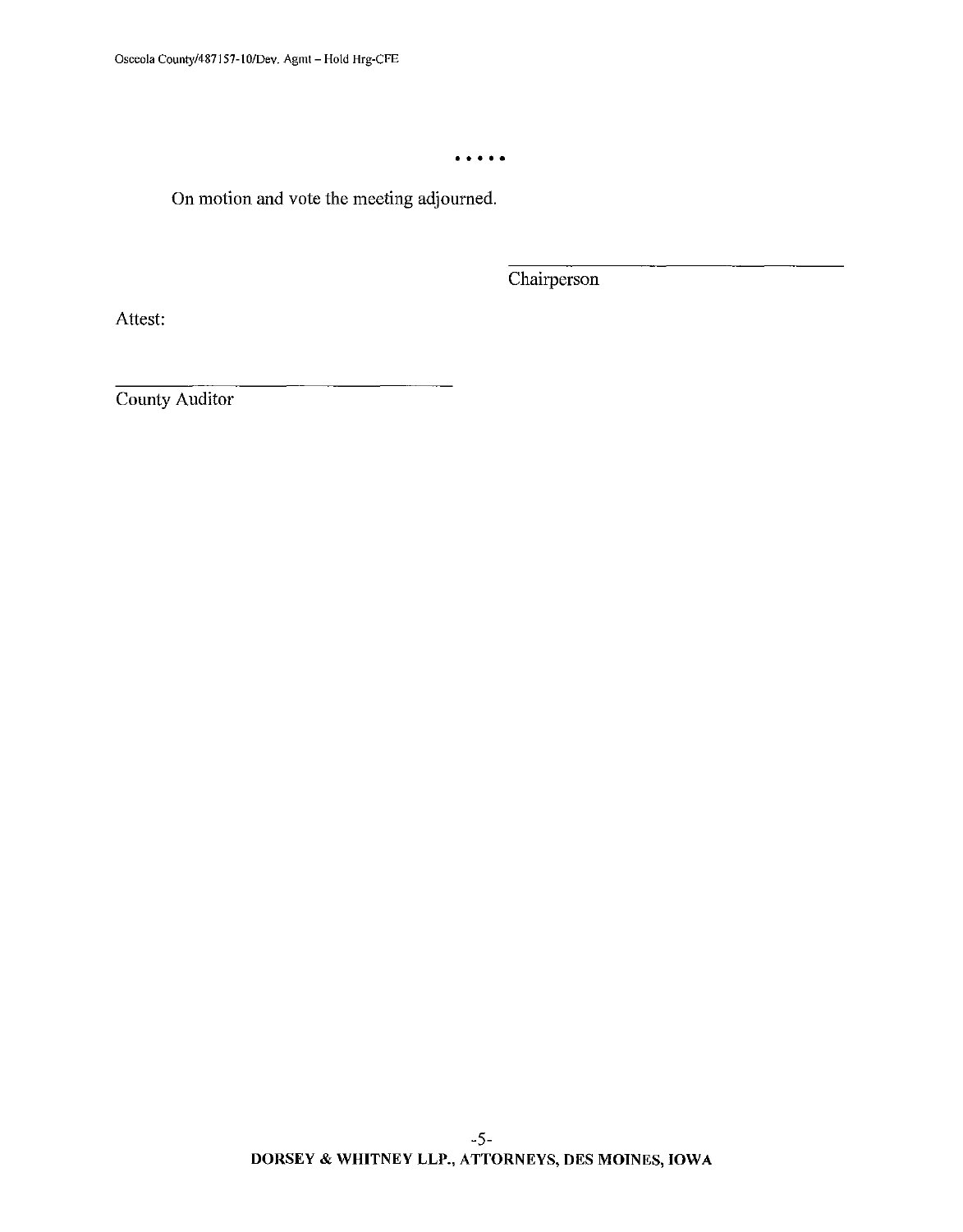## STATE OF IOWA

SS:

COUNTY OF OSCEOLA

I, the undersigned, County Auditor of Osceola County, hereby certify that the foregoing is a true and correct copy of the minutes of the Board of Supervisors of Osceola County relating to holding a public hearing and adopting a resolution to approve a Development Agreement.

WITNESS MY HAND this  $\_\_\_$  day of  $\_\_\_\_\_\_\_$ . 2017.